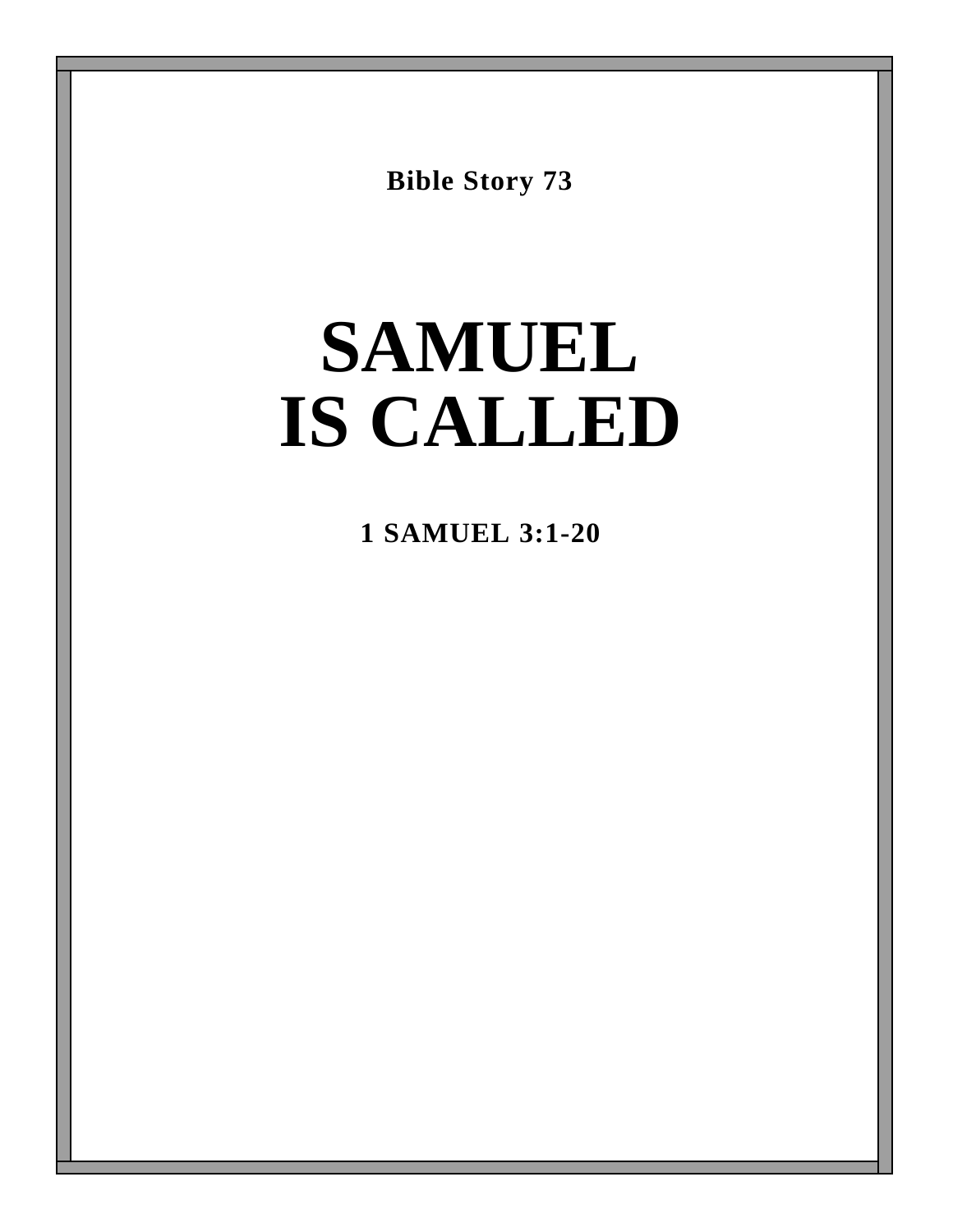

"So Samuel grew, and the LORD was with him and let none of his words fall to the ground." **1 SAMUEL 3:19**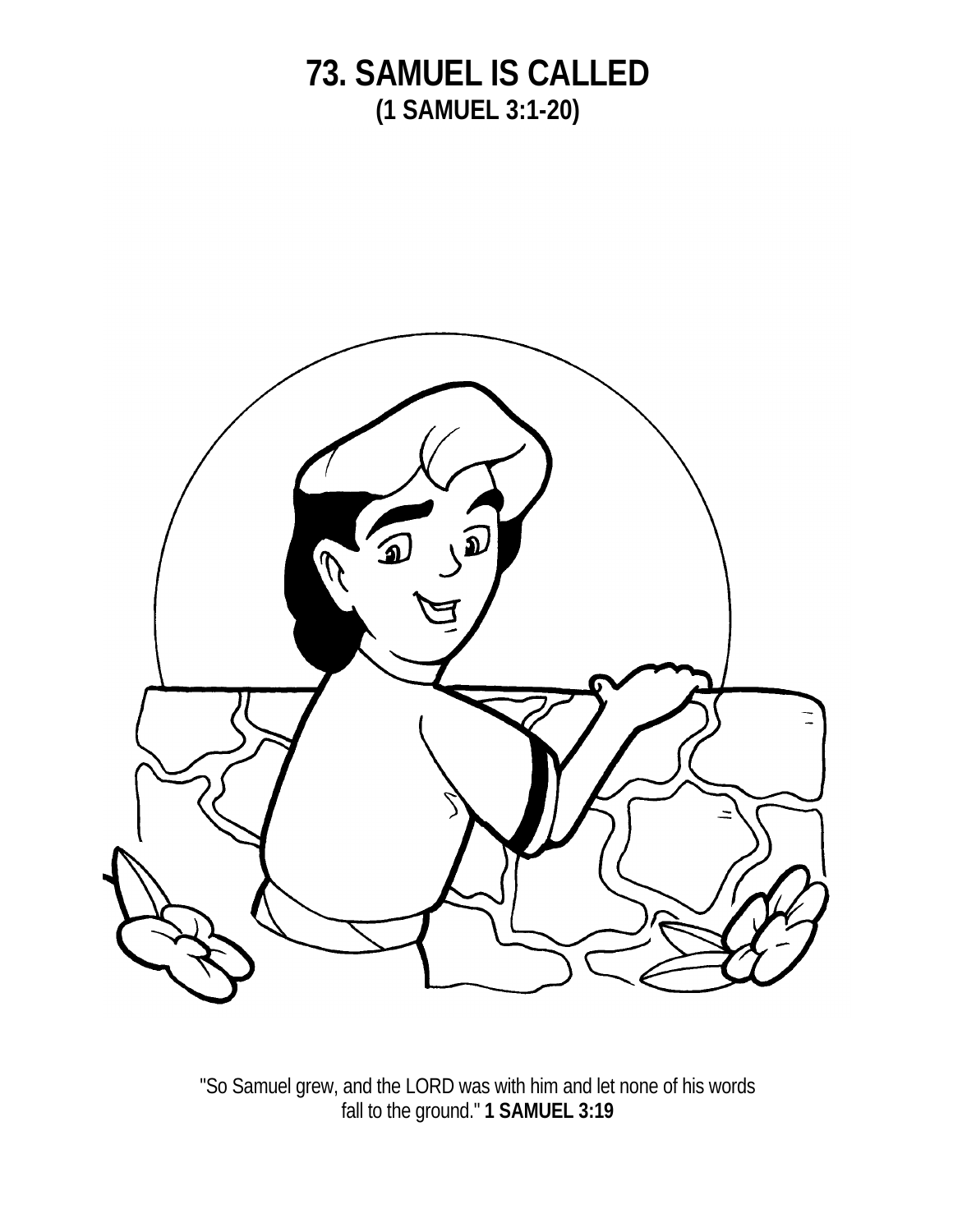#### *MEMORY VERSE:*

*"So Samuel grew, and the LORD was with him and let none of his words fall to the ground."* **1 SAMUEL 3:19**

#### *TRUE OR FALSE:*

- 1. "The boy Samuel ministered to the LORD before Eli." **1 SAMUEL 3:1 TRUE** OR **FALSE**
- 2. The LORD called Samuel. And he answered, "Where am I?" **1 SAMUEL 3:4 TRUE** OR **FALSE**
- 3. "So he ran to Eli and said, 'Here I am, for you called me.' And he said, 'I did not call; lie down again.' And he went and lay down." **1 SAMUEL 3:5 TRUE** OR **FALSE**
- 4. So the LORD did not call Samuel again. **1 SAMUEL 3:6 TRUE** OR **FALSE**
- 5. "And the LORD called Samuel again the third time. So he arose and went to Eli, and said, 'Here I am, for you did call me.' Then Eli perceived that the LORD had called the boy." **1 SAMUEL 3:8**

#### **TRUE** OR **FALSE**

#### *CIRCLE THE CORRECT WORDS:*

- 6. "Now the LORD came and stood and called as at other times, 'Samuel! Samuel!' And Samuel answered, 'Speak, for Your servant \_\_\_\_\_.' " **1 SAMUEL 3:9 IS TIRED HEARS**
- 7. "Then the LORD said to Samuel; 'Behold I will do something in The at which both ears of everyone who hears it will tingle.' " **1 SAMUEL 3:11 ISRAEL EGYPT**
- 8. "So Samuel grew, and the LORD was with him and let none of his \_\_\_\_\_ fall to the ground." **1 SAMUEL 3:19 TEETH WORDS**
- 9. "And all Israel from Dan to Beersheba knew that Samuel had been established as a \_\_\_\_\_\_ of the LORD." **1 SAMUEL 3:20**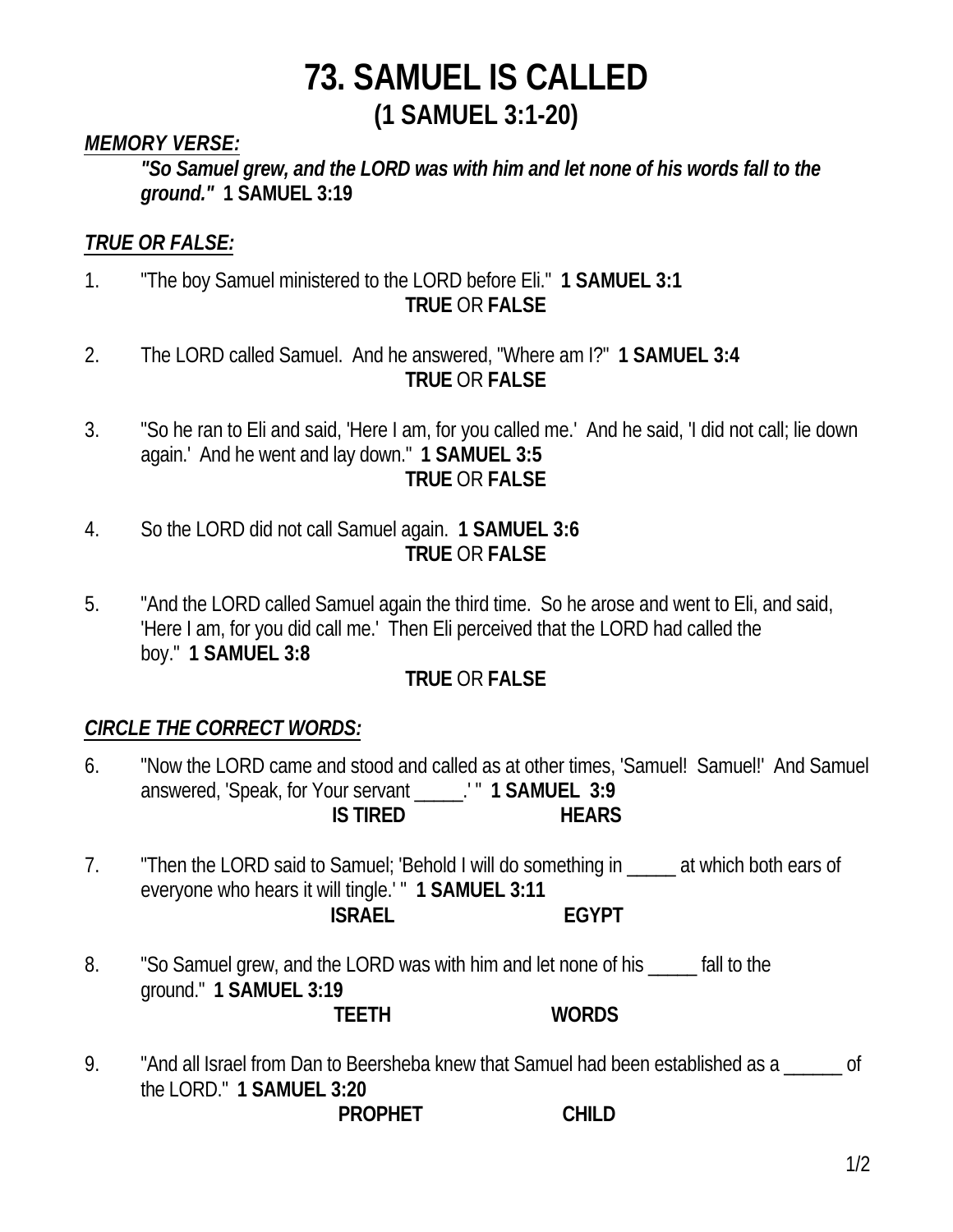

| <b>CALLED</b> | <b>HERE LAM</b> | <b>PROPHET</b> |
|---------------|-----------------|----------------|
| FH.           | <b>ISRAEL</b>   | <b>SAMUEL</b>  |
| <b>HEARS</b>  | <b>LORD</b>     | <b>WORDS</b>   |

**WRITE DOWN THE LETTERS AS YOU COME TO THEM ON THE LINES BELOW**

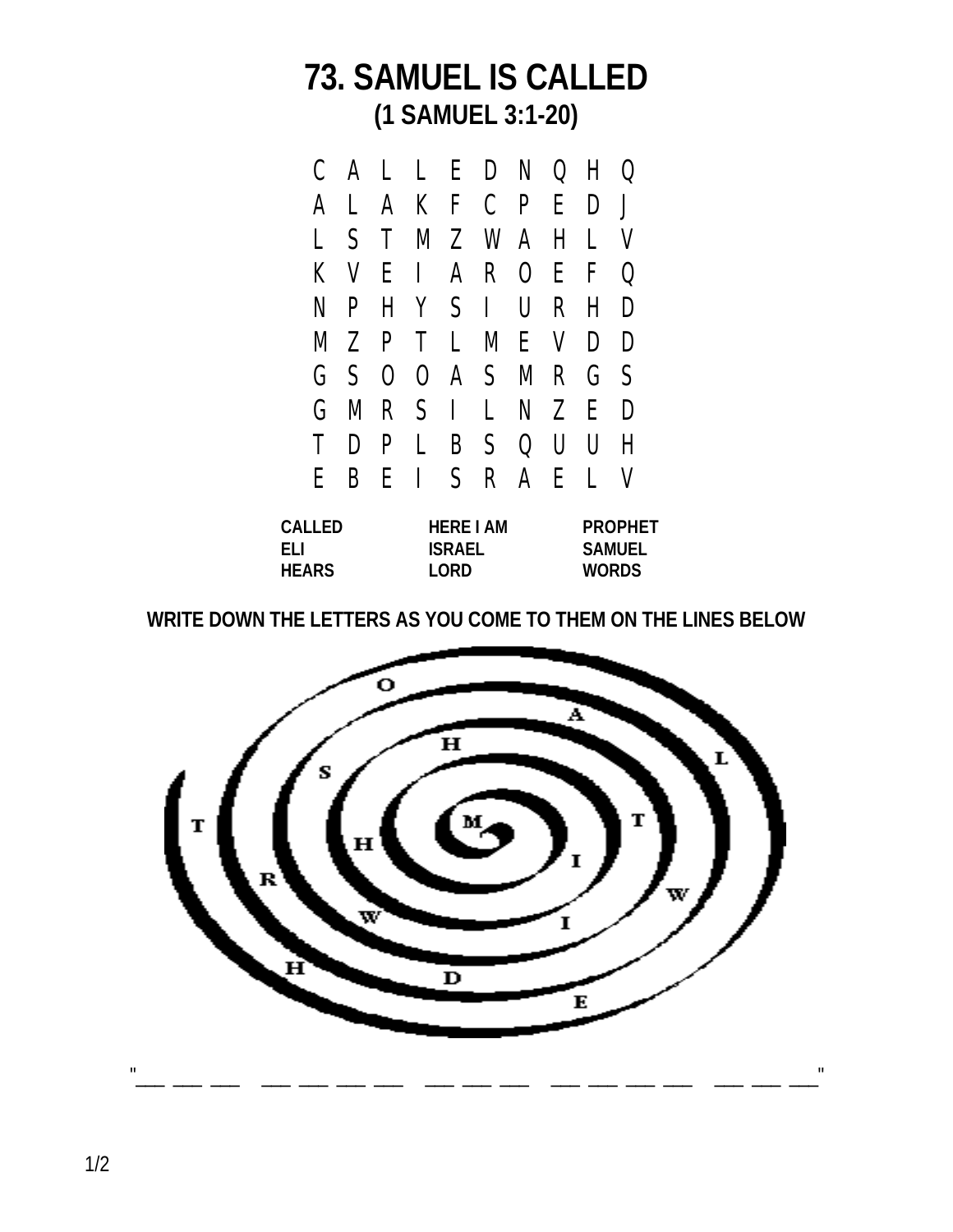#### *MEMORY VERSE:*

*"So Samuel grew, and the LORD was with him and let none of his words fall to the ground."* **1 SAMUEL 3:19**

#### *FILL IN THE BLANKS:*

- 1. "The boy Samuel \_\_\_\_\_\_\_\_\_\_\_\_\_\_\_ to the LORD before Eli." **1 SAMUEL 3:1**
- 2. "The LORD called \_\_\_\_\_\_\_\_\_\_\_\_\_. And he answered, 'Here I am!' " **1 SAMUEL 3:4**

#### *TRUE OR FALSE:*

- 3. "So he ran to Eli and said, 'Here I am, for you called me.' And he said, 'I did not call; lie down again.' And he went and lay down." **1 SAMUEL 3:5 TRUE** OR **FALSE**
- 4. So the LORD did not call Samuel again. **1 SAMUEL 3:6 TRUE** OR **FALSE**
- 5. "And the LORD called Samuel again the third time. So he arose and went to Eli, and said, 'Here I am, for you did call me.' Then Eli perceived that the LORD had called the boy." **1 SAMUEL 3:8**

#### **TRUE** OR **FALSE**

#### *FILL IN THE BLANKS:*

- 6. "Now the LORD came and stood and called as at other times, 'Samuel! Samuel!' And Samuel answered, 'Speak, for Your servant \_\_\_\_\_\_\_\_\_.' " **1 SAMUEL 3:9**
- 7. Then the LORD said to Samuel; 'Behold I will do something in Task which both ears of everyone who hears it will tingle.' " **1 SAMUEL 3:11**

#### *CIRCLE THE CORRECT WORD:*

8. "So Samuel grew, and the LORD was with him and let none of his \_\_\_\_\_ fall to the ground." **1 SAMUEL 3:19**

**TEETH WORDS**

## *TRUE OR FALSE:*

9. "And all Israel from Dan to Beersheba knew that Samuel had been established as a prophet of the LORD." **1 SAMUEL 3:20**

## **TRUE** OR **FALSE**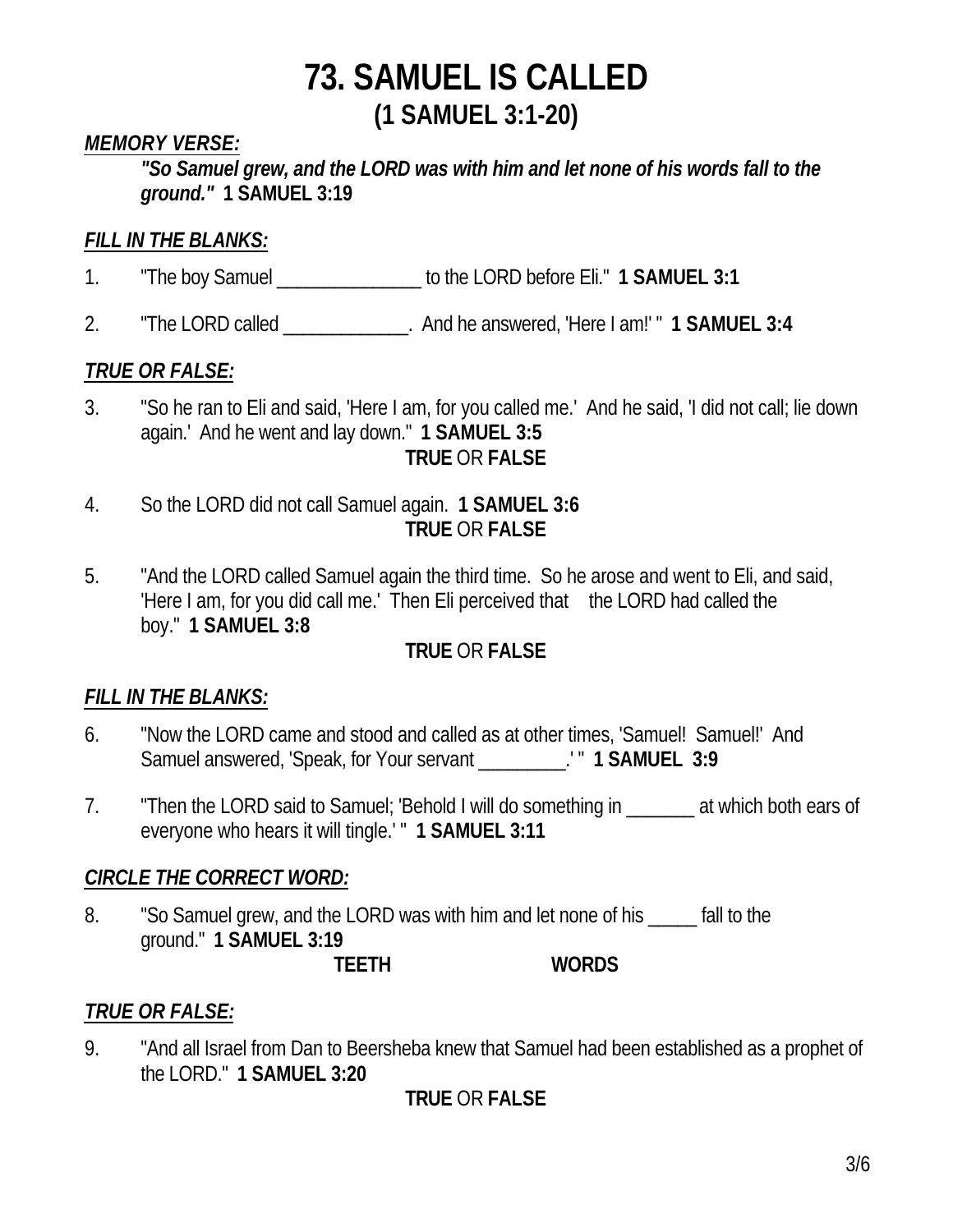G F G M G X W W V S C P W O T M M S B L W P R O P H E T B Q B S N M O E E H C Q J U Q H H P T R R I O A Q A V D R O L A M G D A D N L R L P W T T F M W S B B E S I I S B Y N I V M N E E L I H L S O I J D T I T G Y R O P L V E T Q T R A O T R C M H H K D L U E N A L N D B G A S K E D H Z M R Z B H D Y M O L S W R T M J A E Z I Q K Q J S L V Z E F I A S D U C P H Q R P E Z Y I C S E Z A U U V S V P J D O M A L M N F J Y V P N R X O A Q T M D M F M

| <b>CALLED</b>   | <b>ISRAEL</b>     | <b>PROPHET</b> |
|-----------------|-------------------|----------------|
| FH.             | I ORD             | <b>SAMUEL</b>  |
| <b>HEARS</b>    | <b>MINISTERED</b> | <b>WORDS</b>   |
| <b>HERE LAM</b> |                   |                |

**WRITE DOWN THE LETTERS AS YOU COME TO THEM ON THE LINES BELOW**



3/6